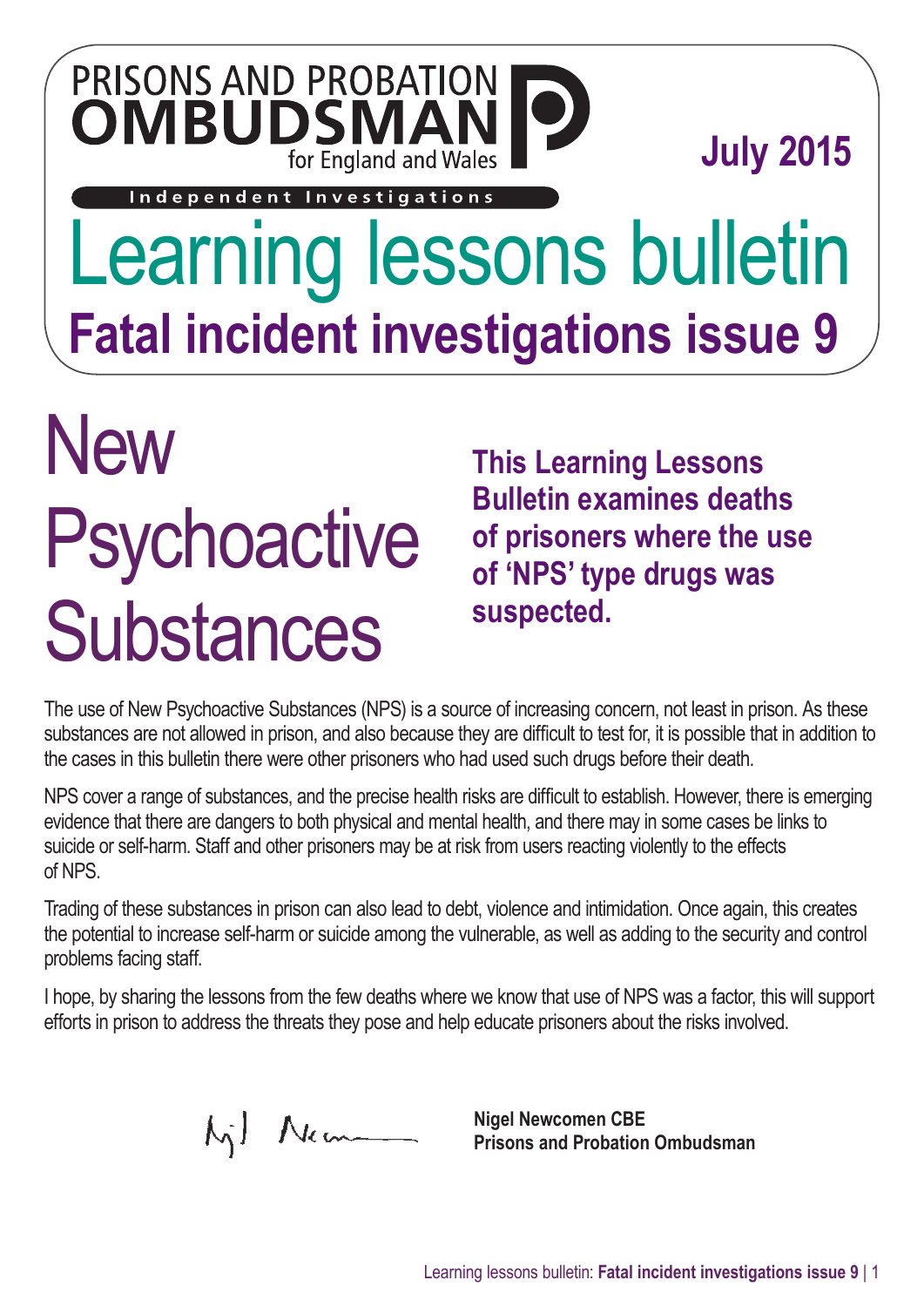#### **Background**

This report looks at 19 deaths in prison between April 2012 and September 2014, where the prisoner was known, or strongly suspected, to have been using NPS type drugs before their death. These cases were identified based on whether use of NPS was included in our fatal incident report; therefore these are the cases where we considered there were sufficient grounds to believe that NPS were used and were a relevant factor in the death. NPS are difficult to define precisely<sup>1</sup> but, in broad terms, refer to drugs intended to imitate the effects of controlled drugs of three main types: cannabis, stimulants, and hallucinogens.

In this report, we focus on the synthetic cannabinoids: chemicals manufactured to imitate the effects of cannabis. The drugs are generally odourless, and with hundreds of variations in chemical make-up, their use is proving difficult to detect and to manage. Synthetic cannabinoids are known by and sold under a range of 'brand' names, including 'Spice' or 'Black Mamba'.

NPS type drugs are also sometimes referred to as 'legal highs', or 'new drugs', but these terms can be misleading. Not all are legal or new, and their psychoactive effects are unpredictable. Hundreds of compounds used in the drugs are now banned; although this currently lags behind the pace at which new and altered compounds emerge.

Even when legal in the community, possession of NPS is against Prison Rules. At the beginning of 2015, the National Offender Management Service (NOMS) issued guidance to prison governors about how to manage the threats posed by NPS using the existing security and discipline systems. This included using adjudications, loss of privileges and targeted searching similar to the way in which more traditional drugs are controlled.

NOMS is also working on new communications targeting prisoners, staff and visitors with key messages about the drugs. In addition, there has been some success in training drug dogs to detect NPS, and such specially trained dogs are expected to be used more. There are also proposals to buy X-ray 'body scanners' for prisons to screen for drugs concealed in body cavities.

#### **Behaviour and health risks**

More than with 'traditional' drugs, the strength and effects of NPS are unpredictable. Apparently identical packets of synthetic cannabinoids can vary considerably in strength and effect. There have been reports of prisoners, including at least one of the men who died, being given 'spiked' cigarettes by others who wanted to test new batches of NPS, as a way of gauging the effect before taking it themselves. The Ombudsman has also recently investigated a complaint from a prisoner who alleged he had lost his enhanced Incentives and Earned Privileges status and his prison job after he smoked a cigarette, given to him by another prisoner, which had been spiked with NPS.

Some PPO fatal incident investigations have found examples of erratic, violent and out of character behaviour when prisoners had been using NPS. Use of NPS is one possible cause of erratic behaviour, but staff should always consider other possible causes too, such as mental and physical health problems. One man's prison record was very positive; his behaviour was described as 'exemplary', and he was due to be assessed for suitability for an open prison. One day, he became uncharacteristically angry and shouted at a doctor. Early the next morning, he was found to have hanged himself in his cell. After his death, a close friend told our investigator that the man had recently begun smoking synthetic cannabis frequently. He had also got into debt as a result, and had apparently been forced to sell personal possessions to pay his debts.

Other prisoners suspected of taking NPS were found incoherent and unable to stand up properly. With the changing chemical compositions, the health risks are hard to predict. There are published reports of patients needing emergency treatment for heart problems, high blood pressure, psychosis and seizures following NPS use. Our investigations found that some prisoners showed similar symptoms, including raised pulse rates, sweating and vomiting. There were also cases where the prisoner collapsed, or experienced something like a psychotic episode. Mr A became very unwell at work after smoking NPS. He was physically sick and behaving very strangely, and then died of a heart attack later the same day.

<sup>1</sup> See the 'Business as usual?' report by DrugScope for a fuller discussion and definition of NPS. [http://www.drugscope.org.uk/](http://www.drugscope.org.uk/resources/New+psychoactive+substances) [resources/New+](http://www.drugscope.org.uk/resources/New+psychoactive+substances)psychoactive+substances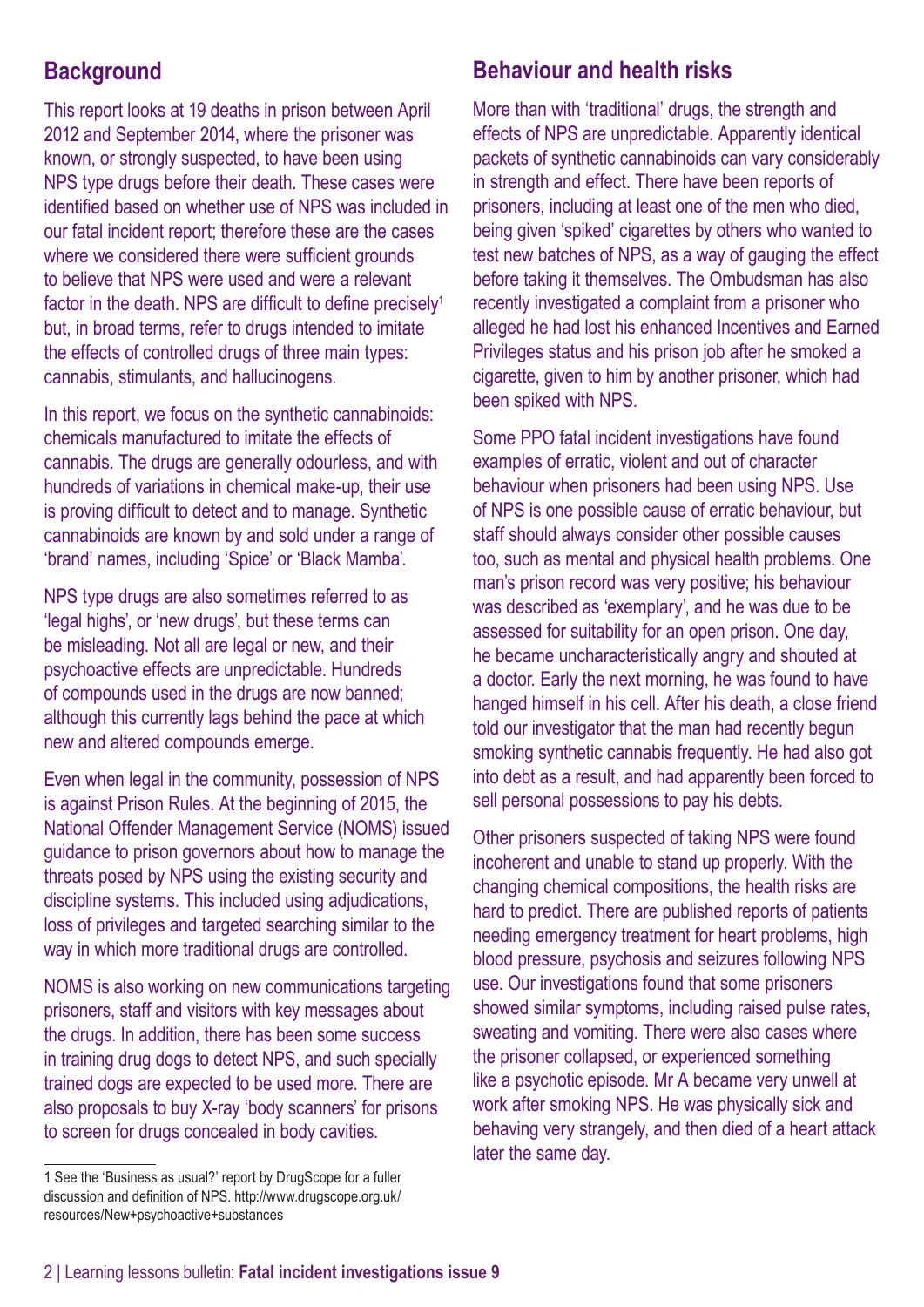Another prisoner was found heavily intoxicated and admitted to having taken synthetic cannabis. A nurse checked him and admitted him to the healthcare centre for observation. He had to be helped to walk there. Initially, he went to sleep, but later he repeatedly rang his cell bell, spat at the observation panel, behaved aggressively towards staff, and flooded his cell. He subsequently apologised for his behaviour and cleaned up the cell. He went back to his wing. About a month later, he killed himself.

In addition to using NPS, many of the prisoners who died were also taking other drugs. Some were on prescribed medication, and some were taking other illegal drugs or illicitly obtained medications. It is impossible, both for the prisoner and those providing medical care, to predict the consequences of such combinations.

#### **Case study 1**

Mr A became suddenly unwell at work. Other prisoners said it was clear he had taken something – at first he was pale and withdrawn, then agitated and began wandering around. Staff saw him vomit in a corridor as he left work, and called an 'amber' (a non life-threatening emergency) alert over the radio. Mr A then ran away from the officers into the association area, where he paced up and down, holding his head, and then crouched down on his haunches.

A nurse, a mental health worker and then a GP all came to check Mr A. He refused to allow them to examine him and became aggressive and swore at them. The nurse knew Mr A from previous consultations and was aware he was acting out of character. The staff said he looked pale, sweaty and short of breath, but, as far they could tell without examining him, he appeared to be stable. Staff helped him back to his cell, and he admitted he had smoked synthetic cannabis. An ambulance was called.

When it arrived, a nurse persuaded Mr A to allow the paramedics to examine him and the prison healthcare team returned to their work. At first, Mr A agreed to go to hospital but then refused when

officers told him he would be handcuffed. No one told healthcare staff that he had not gone to hospital and no one arranged healthcare checks. Due to his erratic behaviour, he was locked in his cell.

When an officer went to check Mr A, he was on the cell floor, struggling to breathe, and his eyes were glazed. The officer went to get a manager who went back to see Mr A; only then was an ambulance called. The officers attempted cardiopulmonary resuscitation. Two ambulances attended but Mr A could not be revived. The inquest concluded that he had died from natural causes (a heart attack) hastened by the use of a synthetic cannabinoid.

For some people, it appears that NPS can be a trigger for self-harm. Whether taking NPS was a direct causal factor in self-inflicted deaths is very difficult to establish. In most such deaths, we can only ever hope to make informed judgements about the individual motivation.

To add to the difficulty, in some of the cases we investigated, we only had hearsay evidence that prisoners were using NPS type drugs. However, we have seen a small number of self-inflicted deaths among prisoners believed to be using synthetic cannabis, where their actions were unexpected and seemingly unplanned. In one case, Ms B had been in prison over a year, without any history of self-harm in this or previous sentences. There was no indication that she was at risk of suicide.

#### **Case study 2**

Ms B had several long-term medical conditions and had frequent contact with the prison healthcare team and hospital consultants. Staff knew her well and she had been to prison before. She had served 19 months of her current sentence. She had no history of self-harm, and had not shown any sign that she might hurt herself. Others described her as 'bubbly', fun-loving, and well liked. Officers said she was articulate and comfortable about letting them know when she had a problem.

Those who saw her on the day of her death said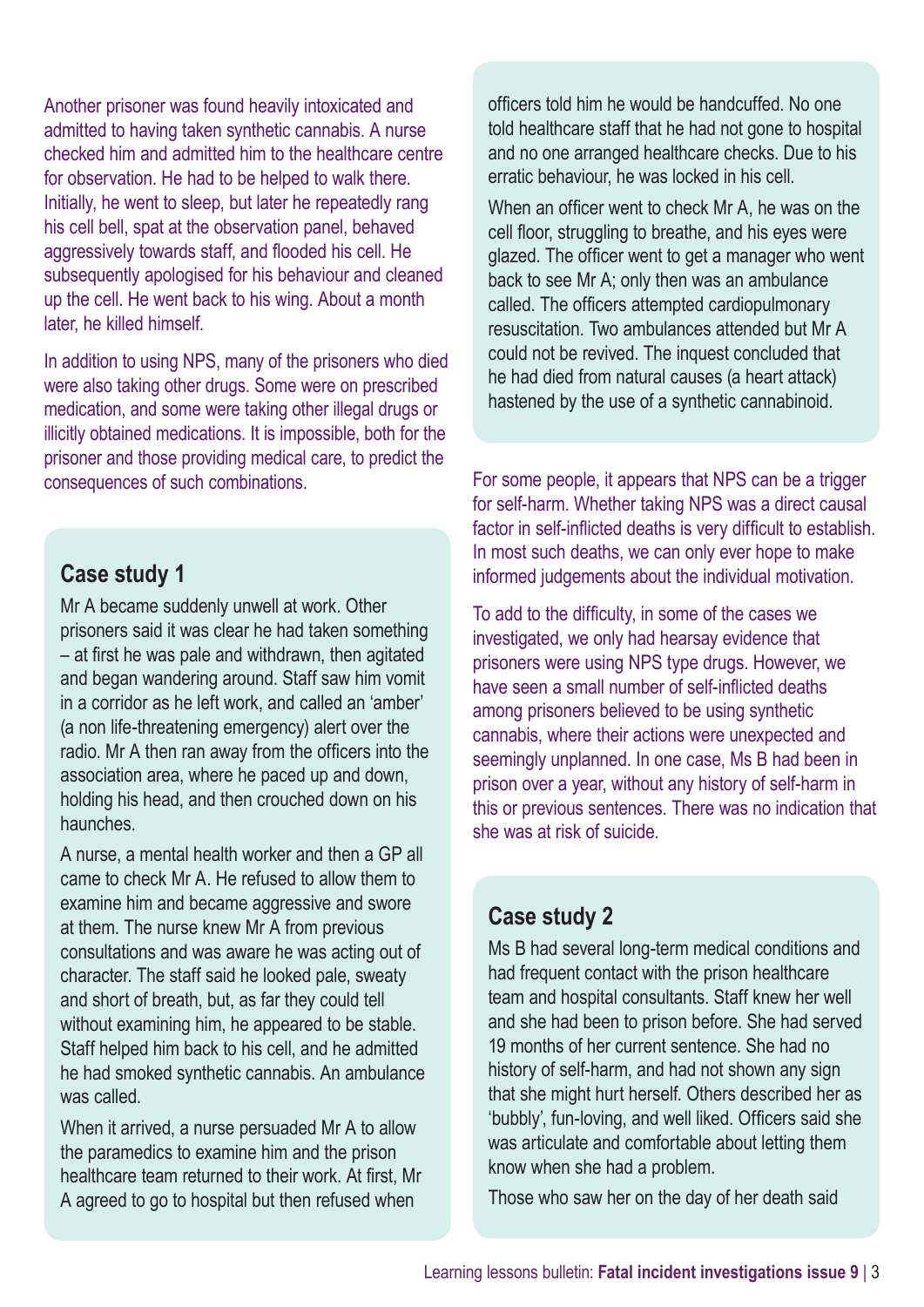she seemed as normal, with a 'big smile' on her face and she had been joking with other prisoners. Early in the afternoon, officers said they heard singing coming from her cell, but this changed to a loud and aggressive noise. The officers went to investigate. At first they thought she was having a bad dream - the cell was dark and Ms B was in bed. Ms B had made a very deep cut in her arm, severed an artery and lost a lot of blood. Despite a swift emergency response, Ms B died in hospital later that day.

After her death, some prisoners said that Ms B had been using NPS and cocaine. Though the toxicology report did not reveal any traces of illicit drugs, cocaine does not remain in the body long and there is no robust test for NPS. The clinical reviewer considered that the drugs might have triggered a rapid onset psychotic episode, which led Ms B to self-harm. Otherwise, her actions were entirely out of character.

#### **Debt and bullying**

As well as the direct physical and mental effects of taking drugs, there are associated problems of debt and bullying. While NPS are relatively inexpensive in the community, the illicit and restricted supply in prison attaches a premium. Combined with the limited resources of many prisoners, frequent use of NPS often results in prisoners getting into debt with the prisoners who supply the drugs.

We have seen examples of this in our investigations. In some cases prisoners had been assaulted or reported being bullied to repay debt. In one case, other prisoners said the man had sold his clothes and games console. In another, a man asked his family to send money to another prisoner to pay for his drugs. Clearly without a robust test, it is difficult to prove prisoners are using NPS. However, the issues and warning signs of debt and associated bullying are the same for NPS as they are for other drugs.

We have explored these issues and their links with selfinflicted deaths in previous Learning Lessons materials, including: ['Self-inflicted deaths of prisoners - 2013/14'](http://www.ppo.gov.uk/wp-content/uploads/2015/03/self-inflicted-deaths-2013-14-Final-for-publication-5.pdf#view=FitH)<sup>2</sup> and ['Violence reduction, bullying and safety'.3](http://www.ppo.gov.uk/wp-content/uploads/2014/07/PPO_report_-_violence_reduction_web_.pdf#view=FitH) Prison staff need to react robustly to suspected bullying, and be alert to the potential risk of suicide or self-harm.

#### **Case study 3**

Mr C was serving a life sentence and had been in prison almost a decade. He had a life-long history of self-harm which continued in prison. Throughout his sentence, he took illicit drugs and, on a number of occasions, had problems with other prisoners because of unpaid debts. The last time he transferred to a different prison, he told reception staff that he used heroin daily. Although a drug test was negative, he had clear track marks from injecting drugs.

His self-harm was known to be linked, at least partially, with his drug use. A few months before his death, he had swallowed a large number of razor blades and threatened to kill his cellmate. He was taken to hospital. He later told prison staff that he had harmed himself because he was being threatened over about nearly £300 of debt for synthetic cannabis and Subutex (a semi-synthetic opiate). After he returned from hospital, staff continued to be concerned about him, but no one began ACCT procedures, which are designed to support prisoners at risk of suicide or self-harm.

The threats against Mr C apparently continued, but no effective action was taken to protect him. The prison tried to transfer him to a prison closer to his family, but could not find a suitable place. He stopped leaving his cell, and effectively placed himself in segregation for the several months before he took his own life.

The prison was aware that there was a problem with widely available NPS and with associated violence. These issues had also been raised by HM Chief Inspector of Prisons at a recent inspection. However, the prison had no local action plan to reduce the supply, and no strategy to support prisoners threatened by others because of drug debts.

[<sup>2</sup> Learning Lessons from PPO Investigations: Self-inflicted deaths of](http://www.ppo.gov.uk/wp-content/uploads/2015/03/self-inflicted-deaths-2013-14-Final-for-publication-5.pdf#view=FitH)  [prisoners - 2013/14, March 2015](http://www.ppo.gov.uk/wp-content/uploads/2015/03/self-inflicted-deaths-2013-14-Final-for-publication-5.pdf#view=FitH)

[<sup>3</sup> Learning from PPO Investigations: Violence reduction, bullying and](http://www.ppo.gov.uk/wp-content/uploads/2014/07/PPO_report_-_violence_reduction_web_.pdf#view=FitH)  [safety, October 2011](http://www.ppo.gov.uk/wp-content/uploads/2014/07/PPO_report_-_violence_reduction_web_.pdf#view=FitH)